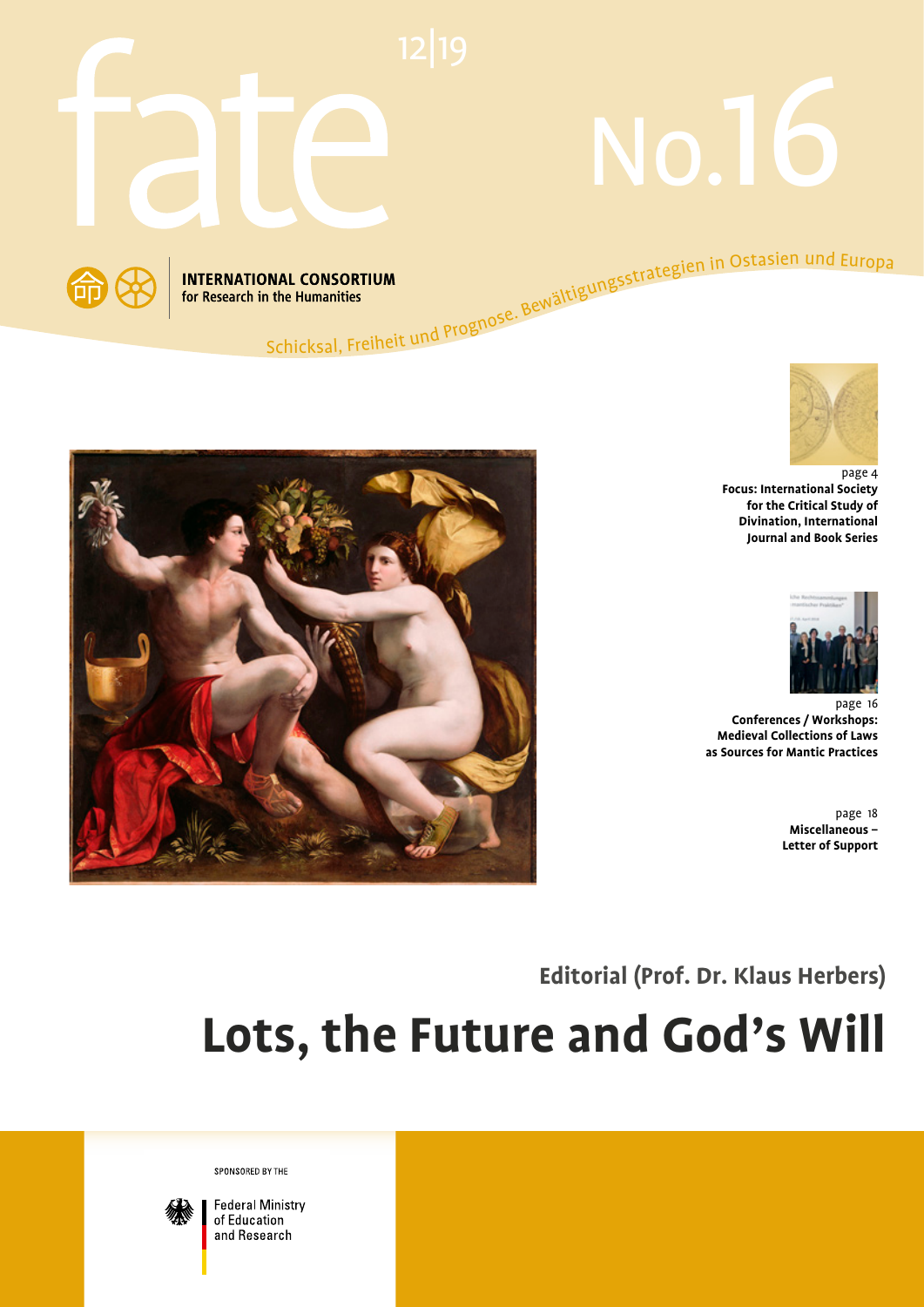#### Publisher

**INTERNATIONAL CONSORTIUM** for Research in the Humanities **INTERNATIONALES KOLLEG** für Geisteswissenschaftliche Forschung

Director Prof. Dr. Michael Lackner

Editor Dr. Rolf Scheuermann

The whole newsletter has been proofread by Dr. Sue Casson. Editorial assistance: Matthias Schumann and Alanah Marx.

#### **'Käte Hamburger Center (KHC) – Advanced Study in the Humanities'**

*is the official name of the ten 'International Consortia for Research in the Humanities' that are funded by the German Ministry of Education and Research. We are therefore sometimes referring to the 'IKGF' (Internationales Kolleg für Geisteswissenschaftliche Forschung) as KHC in our publications.*

International Consortium for Research in the Humanities Hartmannstraße 14 91052 Erlangen - Germany Telefon: +49 (0)9131 85 - 64340 Fax:  $+49(0)913185 - 64360$ Email: redaktion@ikgf.uni-erlangen.de Internet: www.ikgf.fau.de

ISSN (Print) 2364-2580 ISSN (Online) 2364-2661

Design and Layout Masami Hirohata

#### Circulation and Print

This newsletter is published in English and printed in 750 copies. To receive regular information about ongoing events at the consortium, please subscribe to (ikgf-info). To receive the electronic version of this newsletter, please subscribe to (ikgf-news). Both actions are possible via our website www.ikgf.de. If you prefer to receive the printed version of this newsletter, please notify the editor.

We have endeavored to obtain all rights of use for the publication of materials of third parties. In case rights of use have not been clarified, please contact the IKGF.

#### Dear Readers,

It is with great joy that we present to you the sixteenth issue of our newsletter *fate* that covers the IKGF's activities during the summer term 2018. In the editorial, IKGF Deputy Director Professor Klaus Herbers addresses the question of whether decision-making by lots was considered an acceptable practice during the European Middle Ages. If you have not yet heard about the formation of the International Society for the Critical Study of Divination e.V., the focus article that informs about its establishment, the academic journal, and book series may offer exciting news.

Like all previous issues, this one contains also summaries of talks presented by our guests, visiting fellows, and staff during the IKGF Lecture Series. This section is followed by a short report on a workshop that focused on medieval collections of laws as sources for mantic practices. At the end, we also present to you a letter that was signed by more than 60 renowned scholars in support of an initiative to establish the Consortium as a permanent institution of the Friedrich-Alexander University Erlangen-Nürnberg.

Last but not least, we hope that you enjoy reading about our current activities and look forward to receiving your feedback.

> Dr. Rolf Scheuermann (*Research Coordinator*)

On the other hand, there were, of course, arguments in favor of the drawing of lots: the Bible provided numerous examples. Thomas Aquinas (d. 1274), one of the most original scholars of the  $13<sup>th</sup>$  century, invoked the most important passages in his *Summa Theologiae*:

Should we allocate research funding in the future by drawing lots? How would the IKGF cope with this? Drawing lots as a means of decision-making has a long tradition, one that is still alive today. The most recent pope of the Coptic Church was selected by lot. As Michael Grünbart (University of Münster) explained during a recent workshop (https:// www.ikgf.uni-erlangen.de/events/eventhistory/workshops/2019/2019-09-Lot-and-Randomization.shtml), three names were placed in an urn and a young boy had to draw the decisive slip of paper. During the discussion of the workshop, it became apparent how similar the issues related to the drawing of lots are if we compare East Asia with Western Europe. Decision-making and pursuing happiness by lot? Even today, some lotteries are still called "Glückshafen" (pot of luck), as Matthias Heiduk pointed out during the same workshop.

the end of the ancient period. Popes during the  $9<sup>th</sup>$  century condemned such procedures in the form in which they were practiced, for example, in Bretagne: "This is why we decide that the drawing of lots, by which you make all of your judicial decisions, is no different from what the fathers condemned as divination and magic." (Unde ad illorum similitudinem sortes, quibus vos cuncti in vestris discriminatis iudiciis nichil aliud quam quod illi patres dampnarunt, divinationes et maleficium esse decernimus. $I^1$ 

Still, decision-making by lot, or *sortes*, was a contested practice in the Latin West during

Title page: Dosso Dossi: Allegoria della Fortuna (ca.1536) (J. Paul Getty Museum, Los Angeles)

# **LOTS, the Future and God's Will All According to the Europe of the Future and God's Will**



 Objection 2. There is, seemingly, nothing unlawful in the observances which the Scriptures relate as being practiced by holy men. Now, both in the Old and in the New Testament, we find holy men practicing the casting of lots. For it is related (Joshua 7:14, sqq.) that Josue, at the Lord's command, pronounced sentence by lot on Achan who had stolen the anathema. Again, Saul, by drawing lots, found that his son Jonathan had eaten honey (1 Samuel 14:58, sqq.): Jonas, when fleeing from the face of the Lord, was discovered and thrown into the sea (Jonah 1:7, sqq.): Zacharias was chosen by lot to offer incense (Luke 1:9): and the apostles by drawing lots elected Matthias to the apostleship (Acts 1:26). Therefore it would seem that divination by lots is not unlawful.

 **IIª–IIae q. 95 a. 8 arg. 2** Praeterea, ea quae a sanctis in Scripturis observata leguntur non videntur esse illicita. Sed sancti viri, tam in veteri quam in novo testamento, inveniuntur sortibus usi esse. Legitur enim Iosue VII, quod Iosue, ex praecepto domini, iudicio sortium punivit Achar, qui de anathemate surripuerat. Saul etiam sorte deprehendit filium suum Ionatham mel comedisse, ut habetur I Reg. XIV. Ionas etiam, a facie domini fugiens, sorte deprehensus, est in mare deiectus, ut legitur Ionae I. Zacharias etiam sorte exiit ut incensum poneret, ut legitur Luc. I. Matthias etiam est sorte ab apostolis in apostolatum electus, ut legitur Act. I. Ergo videtur quod divinatio sortium non sit illicita.

*<sup>1</sup> Klaus Herbers and Veronika Unger, eds., Papstbriefe des 9. Jahrhunderts (Freiherr vom Stein-Gedächtnisausgabe 51, Darmstadt: Wissenschaftliche Buchgesellschaft, 2018), 70–73.*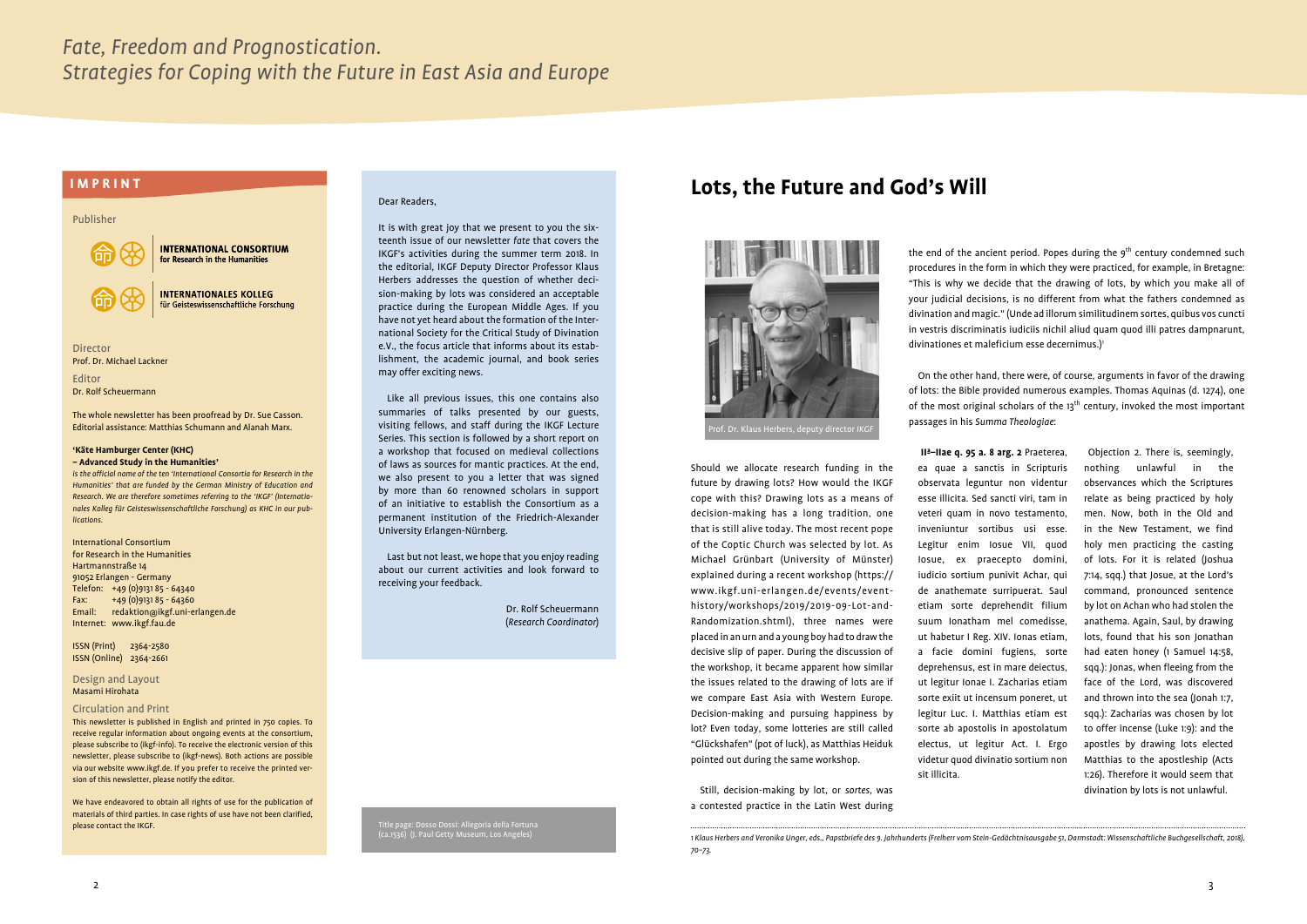What Thomas deduced from these examples seemed clear enough: "Therefore it would seem that divination by lots is not unlawful." (Ergo videtur quod divinatio sortium non sit illicita.)

In late Antiquity, Augustine of Hippo (d. 430) had already acknowledged in his *Confessions* how the Bible could offer advice, especially in cases of doubt or ambiguity. Accordingly, his conversion to Christianity is described in the following manner:

"Eagerly then I returned to the place where Alypius was sitting; for there had I laid the volume of the Apostle when I arose thence. I seized, opened, and in silence read that section on which my eyes first fell: *Not in rioting and drunkenness, not in chambering and wantonness, not in strife and envying; but put ye on the Lord Jesus Christ, and make not provision for the flesh, in concupiscence.* No further would I read; nor needed I to: for instantly, at the end of this sentence, by a light as it were of serenity infused into my heart, all the darkness of doubt vanished away."2

However, to draw lots remained an ambiguous procedure in the Middle Ages. Despite the quotations from the Bible or Augustine, the Christian practices continued to a certain degree the Roman *Sortes Virgilianae*, which were officially disallowed or, at least, deemed suspicious. We have to take these ambiguities into consideration. Numerous books, literary traditions, and practices indicate that both aspects – condoning and prohibiting lots – could actually coexist.

If we consider the different legal sentences during the Middle Ages (which are at our disposal in our database of medieval legislative texts: http://www.ikgf.uni-erlangen.de/ publications/databases/), we can find many cases in which lots were either permitted or not. The practice of casting lots was criticized by the ecclesiastical authorities and, above all, in papal *Responsa*, canonical collections, and the decisions of Councils as a pagan tradition that failed to respect the will of Almighty God as the only one knowing the future. On the other hand, stressing the possibility of wanting to know God's will was one way to Christianize. The *Sortes Sanctorum*, a collection of oracles, integrated lots into a liturgical framework by placing them onto an altar or combining them with orations, *missae* and benedictions.

Hence, not only did Thomas Aquinas eventually adopt a cautiously positive view of drawing lots, but even the classical church law, as it has been transmitted to us by Gratian since ca. 1140, provides a less critical evaluation when it points out that lots may help to destroy human doubts: Lots are nothing evil, they instead indicate the divine will against human doubt. (*Sors non est aliquid mali, sed res in humana dubietate diuinam indicans uoluntantem*.) (Friedberg 1020).

The divine will – do we find here the kind of *Zukunftsschau* that we have studied comparatively in the West and East repeatedly and continuously at the IKGF by using the word "divination?" If that were the case, the drawing of lots would appear to be one means of exploring this will.

> Prof. Dr. Klaus Herbers *(IKGF, deputy Director)*

#### **FOCUS**

## **International Society for the Critical Study of Divination, International Journal and Book Series**

International Society for the Critical Study of Divination

Since the founding of the International Consortium for Research in the Humanities "Fate, Freedom, and Prognostication" in 2009, it has hosted 155 international visiting scholars by mid-2019. Over these years, it became clear that an organization was needed that could serve "as a sustainable platform for scientific exchange in our field of research," as Michael Lackner, president of the society, pointed out. This is why the International Society for the Critical Study of Divination e.V. was established in 2016. Starting with 33 founding members, it has grown steadily over the past year, so that it now encompasses more than 90 registered members. According to Professor Lackner, the society "is conceived as a network for scholars doing research on the wide range of topics connected with arts and techniques connected with the desire to cope with the future. Divination, however, can also be applied to the search for 'hidden' phenomena in the past." Due to the connection between both the Society and the Consortium, with its considerable international outreach, there are various opportunities for scientific exchange. The Consortium organizes workshops and conferences on a regular basis, and, Lackner adds, "several of our visiting scholars have been encouraged to coordinate workshops in their special field, which makes our network ever more extensive."

# **An International Journal and a Book Series**

The immediate focus of the Society is the publication of the *International Journal of Divination and Prognostication* as well as the book series *Prognostication in History* which have both been launched with Brill publishers in 2019. Prognostication, in all of its forms, is an extremely diverse anthropological phenomenon, which so far has been understudied in the Humanities. The journal and book series approach the topic from a cross-cultural, multidisciplinary perspective, aiming both to broaden specific knowledge and to enhance critical reflection. While the main focus is on Asia and Europe, all topics related to divination and prognostication in the past and present are welcome. The research fields of the Society's members mirror the composition of our Consortium: they include history, philology, social anthropology, religious studies, art history, history of science, sociology, and political science. Due to the disciplinary background of its "founding fathers," there is a certain emphasis on Sinology and European Medieval and Early Modern Studies but, over the years, several other areas have been added to the research field of the Consortium by the many visiting fellows who have stayed at Erlangen. Indeed, scholarly work that pursues new topics and disciplines is highly encouraged. Lackner, for example, points out that the Society "would highly benefit from the participation of psychology," indicating a lack of scholars from that field in the past.

For the selection and review of articles and book proposals, Lackner points out, "both the Journal and the book series rely on our network of visiting scholars, but both are equally open to contributions by specialists in the fields that have not yet been 'screened' by the Consortium." Needless to say, the Journal will adopt a double-blind peer review process to meet international standards and guarantee the highest academic quality. The first issue of the journal has already been published. The editors of the journal are Michael Lackner and Charles Burnett (Warburg Institute), while the Managing Editor

is Michael Lüdke (Erlangen University). The Editorial Board consists of various scholars whose names can be found on our website. The content of the first issue includes five articles, by Darrel Rutkin, Anne Schmiedl, László Sándor Chardonnens, Joanna Komorowska, Jeffrey

2 *The Confessions of S. Augustine,* rev. translation by E. B. Pusey (Oxford: John Henry Parker, 1838), 153–54. 3 Emil (Aemilius) Friedberg, ed., *Corpus Iuris Canonici, I: Decretum magistri Gratiani* (Leipzig, 2nd ed., 1879; ND Graz, 1955) col. 1029.

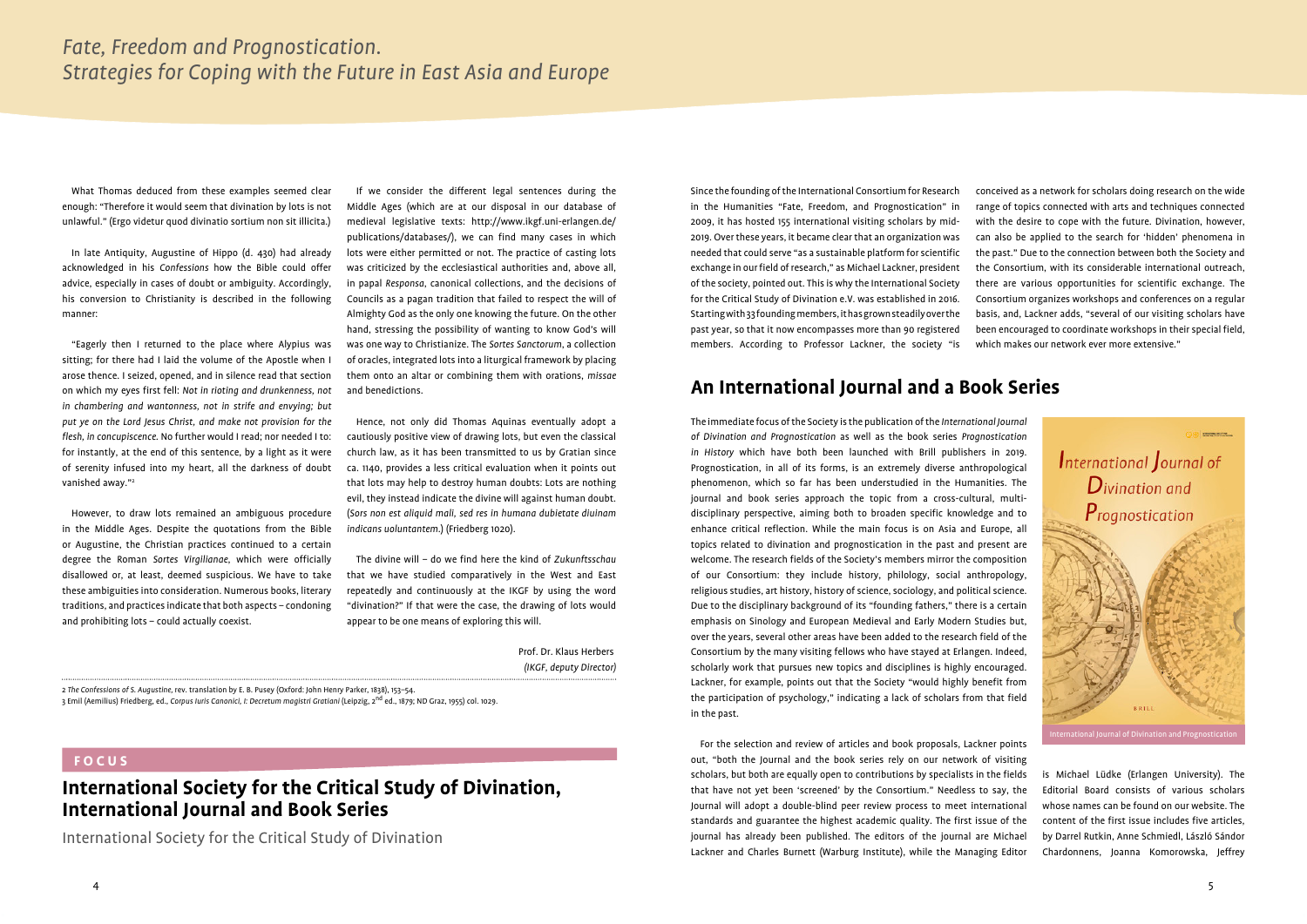#### **LECTURE SERIES SS 2018**

Overview of the lectures in the summer semester 2018

10.04.2018: How Did Hellenistic Astrology end up in Medieval China? Horoscopy in Tang China **Jeffrey Kotyk** *(Chinese Studies, Leiden University; IKGF Visiting Fellow)*

24.04.2018: How to Forestall Misfortune: Religious and Political Strategies in Early Medieval Italy **Carola Föller** *(Medieval History, Friedrich-Alexander-University Erlangen-Nuremberg; IKGF Visiting Fellow)*

08.05.2018: A Pope, a Saint, and a Forerunner of the Antichrist: Eschatological Interpretations of Contemporary Events advanced by the Roman Curia under Gregory IX **Wendan Li** *(Medieval History, Free University of Berlin*)

15.05.2018: Design your Own Paradises: Millenarianism in the Gelug School of Tibetan Buddhism **Olaf Czaja** *(Tibetology)*

29.05.2018: The Course of History, Eschatology, and Transcendence in Medieval Latin Christianity **Klaus Herbers** *(Medieval History, Friedrich-Alexander-University Erlangen-Nuremberg; IKGF Deputy Director)*

05.06.2018: SPECIAL LECTURE: Political Counselling in the Ancient Near East; or, On Prognostication as Sense and Nonsense **Stefan Maul** *(Assyriology, Heidelberg University)*

12.06.2018: Siting Dreams: Incubation Practice in Late Ming China **Brigid Vance** *(East Asian History, Lawrence University; IKGF Visiting Fellow)*

19.06.2018: Prophetic Body Signs in Early Modern Romance Literature **Folke Gernert** *(Romance Studies, Trier University)*

26.06.2018: Fate and Freedom in the Postsocialist Chinese Popular Imaginary **Kwok-kan Tam** *(Comparative Literature and Culture, Hang Seng Management College, Hong Kong; IKGF Visiting Fellow)*

03.07.2018: Sheltered in the Heavenly Jerusalem: Late Medieval Concepts of Eschatology within the Teutonic Order **Susanne Ehrich** *(Medieval Literature, University of Regensburg)*

10.07.2018: On the Relationship between Learned Magic and Divination: Scrutinizing the Leipzig Magica Collection **Bernd-Christian Otto** *(Study of Religions, Max Weber Centre for Advanced Cultural and Social Studies, University of Erfurt)*

#### **LECTURE SERIES SS 2018**

## **How Did Hellenistic Astrology end up in Medieval China? Horoscopy in Tang China**

Jeffrey Kotyk (*Chinese Studies, Leiden University; IKGF Visiting Fellow*)

**L E C T U R E S E R I E S**<br>Kotyk, respectively, and a book review by Jeffrey Kotyk. The following issue of the journal is scheduled for publication in the spring of 2020.

> The talk established a chronology for the first substantial introduction of foreign astrology into China on the part of Persians and Buddhists in the eighth and ninth centuries. I argued that astrology from Iran and the Hellenistic world played a significant, albeit hitherto largely unrecognized role in the development of Buddhism during the Tang dynasty, which subsequently deeply influenced the religious traditions across East Asia for several centuries. This established a foundation for the later development of horoscopy in China between the ninth and sixteenth centuries. In particular, we note the introduction of Arab astrology, based primarily on the work of Claudius Ptolemy, during the fourteenth century.

> I pointed out that, although Indian astrology was made available in China from the fourth to seventh centuries, it was never widely implemented in China during this period, for it was only in the eighth century, with the introduction of Mantray na or Esoteric Buddhism, that Chinese Buddhists developed a pressing need to observe astrology. This subsequently sparked popular interest in foreign astrology among both the Buddhist and non-Buddhist communities in China, a development that fostered the simultaneous development of astral magic comprised of elements from multiple sources, including some that dated back to the Greco-Egyptian and Near Eastern traditions. Around the turn of the ninth century, the translation of astrological materials shifted from Indian to Iranian sources as a result of Persian astronomers operating at the court. The popularity of astrology additionally facilitated the proliferation of uniquely Chinese astral deities in Chinese Buddhism, most notably Tejaprabh Buddha and the seven stars of the Big Dipper. This understudied interaction that resulted from the deep interest in astrology marks a significant transmission of cultural and religious knowledge through multiple civilizations.



Tuesday Evenings 6:15 - 7:45 p.m.

During the semester, the IKGF holds a lecture series at which the visiting fellows are given the opportunity to present results of their research and invited guests lecture on the topic of the consortium from the perspective of their respective expertise. In the following the presenters of the past summer semester 2018 summarize their contributions. The lectures of the winter semester 2018/19 will be part of the next issue of *fate*.

The first titles of the book series have also been published this year. The series editors are Michael Lackner, Klaus Herbers (FAU Erlangen-Nürnberg), Chia-Feng Chang (National Taiwan University) and Alexander Fidora (Universitat Autònoma de Barcelona). The first title is *Divining with Achi and* <sup>T</sup>ārā: Comparative Remarks on Tibetan Dice and Mālā Divination; Tools, Poetry, Structures, and Ritual Dimensions by Jan-Ulrich Sobisch (September 2019). The second title, *Glimpses of Tibetan Divination. Past and Present*, edited by Petra Maurer, Donatella Rossi and Rolf Scheuermann, appeared in November 2019. *Chinese Character Manipulation in Literature and Divination* by Anne Kathrin Schmiedl will be the third title, and is due to appear in 2020.

The International Society for the Critical Study of Divination welcomes everyone interested in the critical study of fate, freedom and prognostication, in all of its forms and techniques, to become a member of the society. The membership fee is 50,00€ and supports the publication of the journal. Members will receive a free print copy or free electronic access to the journal.

> The role of astrology, as a conduit through which culture and knowledge were transmitted from West to East during the Medieval period, is only now beginning to be understood. It is through documenting the development of astrology in East Asia that we can shed light on the largely unstudied currents of Eurasian cultural exchange which had far-reaching influences in the secular and religious fields.

*ikgf.fau.de > Publications > Lectures > Listen online…*

#### **The Society at a glance**

Foundation date: July 2016 President: Michael Lackner Vice President: Chia-Feng Chang Treasurer: Stefano Rapisarda (UNICT) Secretary: Zhao Lu (NYU Shanghai) Members (to date): 98 Website: www.iscsd.de

If you wish to keep in touch with our activities, please follow us on our homepage or social media accounts.

Leonie Sterzel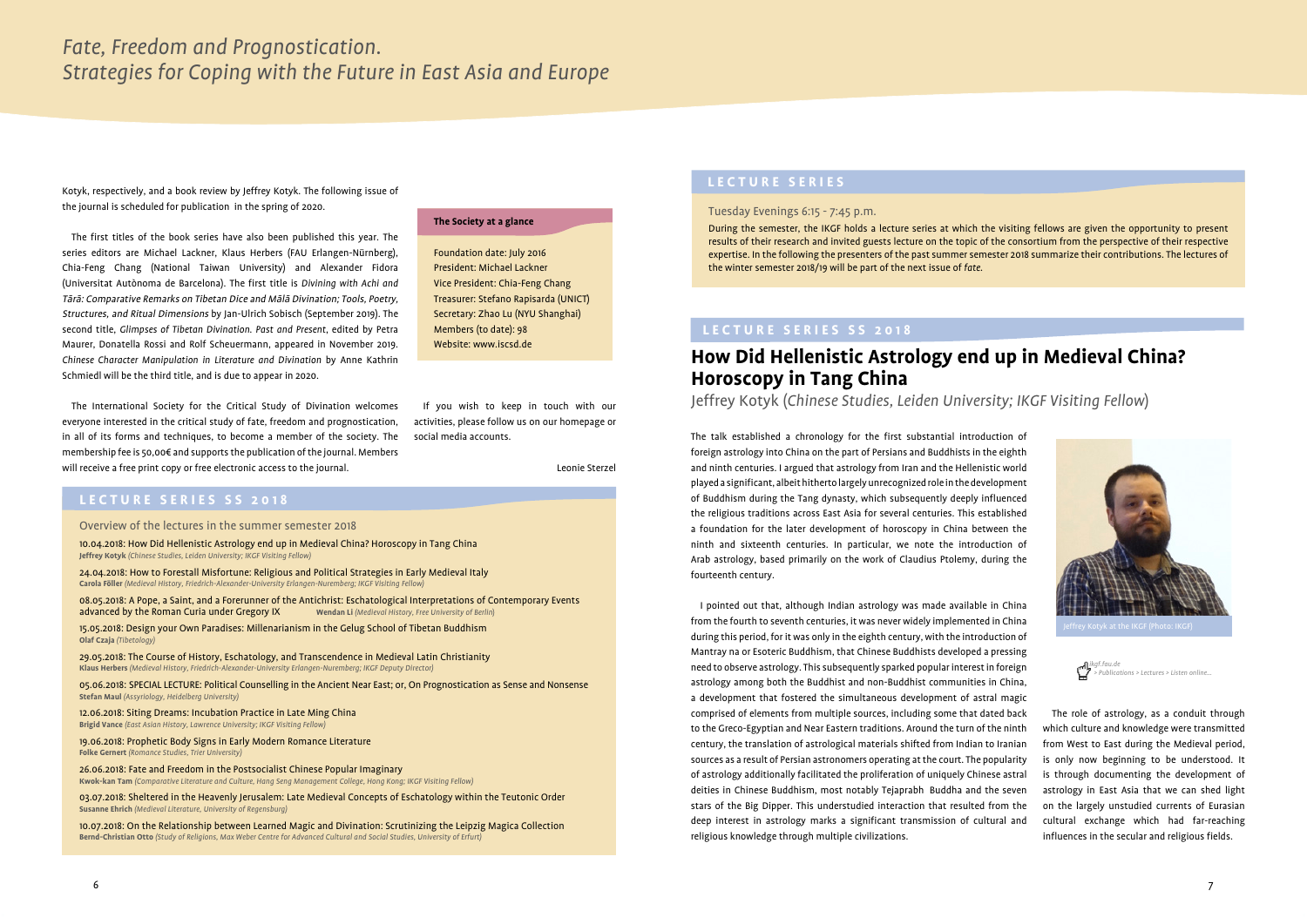# **How to Forestall Misfortune: Religious and Political Strategies in Early Medieval Italy**

Carola Föller (*Medieval History, Friedrich-Alexander-University Erlangen-Nuremberg; IKGF Visiting Fellow*)

To forestall misfortune was an essential endeavor in the fragile worlds of premodern times and is, therefore, a meaningful field of research. Early medieval Italy, in particular, was affected by long-term wars, natural disasters, and epidemics after the end of the western Roman Empire. The lecture focused on strategies of coping with the future by analyzing two examples from early medieval Italy. I was especially interested in the concrete approaches, as well as the figurative patterns that were used. What kind of strategies were pursued? And what kind of representations were used?

The first example was Pope Gregory the Great's reaction to the plague at the end of the sixth century; a time characterized by severe political crises and natural disasters. After his predecessor, Pope Pelagius II, died of the plague, one of the first actions that Pope Gregory performed was to organize a huge procession, which boasted several thousand participants, who – after three days of penance – filled the city of Rome, divided into seven processional groups. The sermon delivered by the pope to initiate the procession provides an insight into the conception of the procession, the strategies Gregory pursued, and the state in which he imagined the world to be. Gregory embedded the procession within a framework of apocalyptic allusions and tried to protect the participants from both the earthly threat of the plague and the last judgment of doomsday.

The second example concerned the donation by Leo, an otherwise unknown bishop, to the church of Saint Mary of Falerii, presumably during a period of relative political calm in the eighth century. When Bishop Leo made his donation, he decided to carve the charter in marble and install it in the church, so that it would be eternally visible to the public. The text of the inscription, in addition to indicating the precise amount of the donation, is, in large part, dedicated to specifying sanctions. In particular, it stipulates that all people who violate the terms of the donation shall be anathematized. Instead of apocalyptic scenarios, Leo relied on the system of juridical sanctions of the church, which was also closely connected to

heavenly punishments. Thus, in times of legal uncertainty in the post-imperial world, he resorted to the legal framework of the church and the institution of the bishopric.

The close connection between the earthly, political sphere, and the spiritual, religious sphere is characteristic of early medieval Western Europe. Moreover, in both Gregory and Leo's case, the punishment or sanction is rendered to the individual sinner rather than to the community as a whole. Aside from the responsibility assigned to the individual, the success of the procession and the donation depended on the involvement of the community. As those receiving punishment, the community had to enact the ritual and demonstrate its compliance with the law. However, a striking difference between these two cases can be found in terms of their respective conception of the future: in Gregory's view, the actual strategies would only be useful for the near future, whereas Leo envisions eternity until the end of times.



# **A Pope, a Saint, and a Forerunner of the Antichrist: Eschatological Interpretations of Contemporary Events advanced by the Roman Curia under Gregory IX**

Wendan Li (*Medieval History, Free University of Berlin*)

The great propagandistic quarrel between the Roman Church and Emperor Frederick II after Frederick's excommunication in 1239 is one of the classic cases of the use of apocalyptic eschatology in medieval politics. However, the earlier involvement of the papal Curia with eschatological concepts and imagery has been overlooked, mainly because of a lack of coherent sources. This earlier period was less influential but still instrumental in shaping the subsequent growth of apocalyptic discourses.

The talk aimed to shed light on apocalyptic discourses in the Roman Curia since 1227—the beginning of the pontificate of Gregory IX—by examining three apocalyptic figures in the curial sources: a Pope (Gregory IX), a Saint (Francis of Assisi) and a Forerunner of the Antichrist (Frederick II). The talk focused on two questions: 1) What were the links between the eschatological interpretations of contemporary events advanced by the curial circle of Pope Gregory IX?; and 2) How did this conviction affect the papacy's self-understanding and course of action?

Different causes lay behind the growing prominence of apocalyptic visions in the first half of the 13<sup>th</sup> century in the Roman Curia: assumptions of widespread heresy, the threat posed to the Papal States by Emperor Frederick II, a desire for reform within the Roman Church and enthusiasm for the crusade. The talk suggested that an eschatological understanding of contemporary events in the Roman Curia could be understood as an attempt to make sense of the historical changes, to determine the papacy's own position, and to move others to a specific course of action. In this way, Pope Gregory IX justified the excommunication of Emperor Frederick II and the canonization of the saints of the mendicant orders using apocalyptic discourses and prophesied the victory of the Roman Church against the forerunner of the Antichrist.







# **Design Your Own Paradises: Millenarianism in the Gelug School of Tibetan Buddhism**

Olaf Czaja (*Tibetology*)

Among others, the Tibetan religion has also dealt with the question of how the present world era will come to an end and how a new one will begin. Central to this question was the descent of the future Buddha Maitreya. Maitreya played a vital role in all Tibetan schools, but it seems that he took center stage for the followers of the Gelug school to which the Dalai Lama belongs. This is manifested in particular liturgical and meditative forms of worship, but also processions and giant *thangkas* and statues showing the future Buddha. It is also revealed in monasteries and political-administrative institutions that are dedicated to and named after Maitreya's heavenly abode. It is evident that the Maitreya worship was not just about future expectations, but equally about shaping the here and now. Moreover, by examining paintings used in the cult of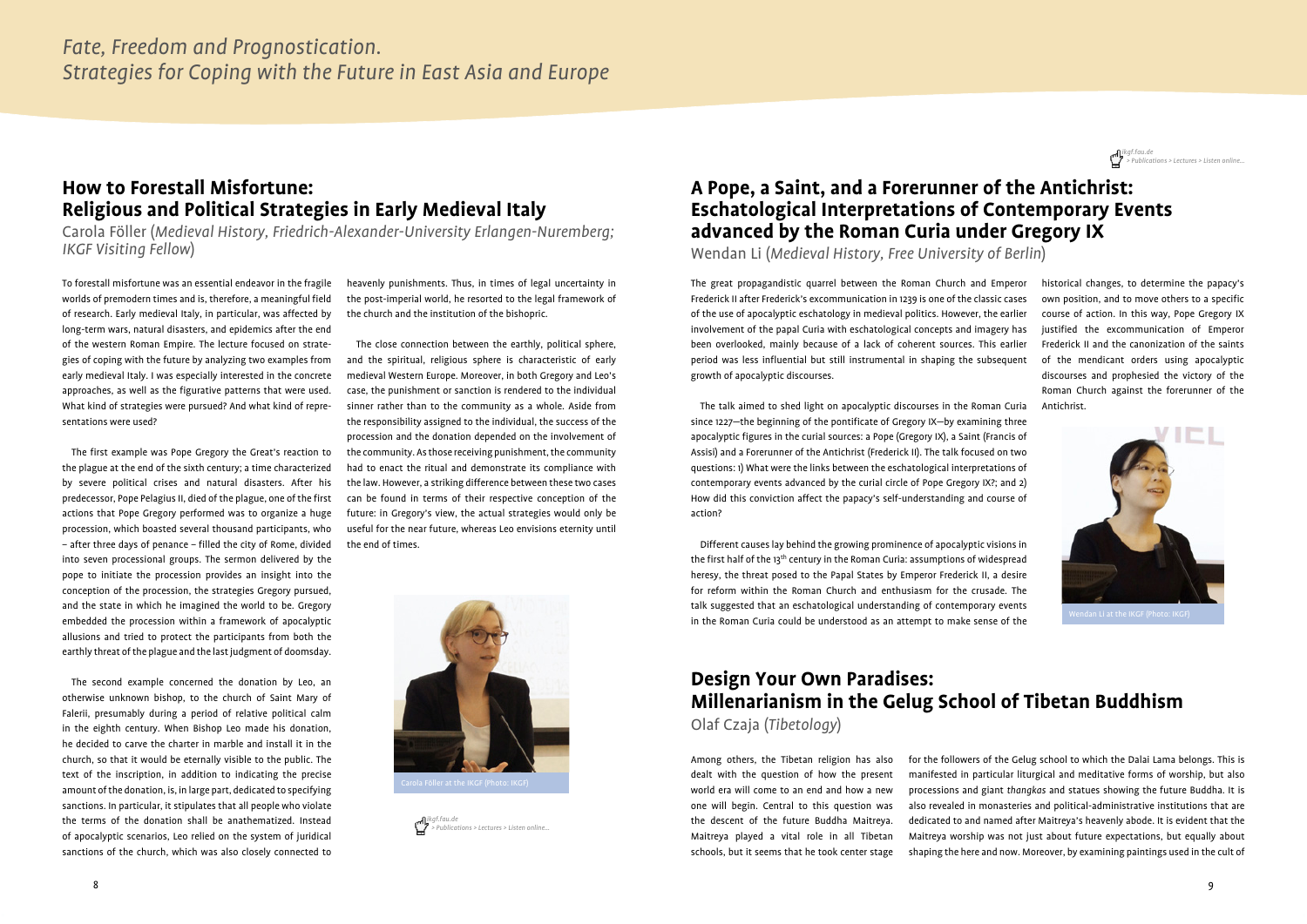

### **The Course of History, Eschatology, and Transcendence in Medieval Latin Christianity**

Klaus Herbers (*Medieval History, Friedrich-Alexander-University Erlangen-Nuremberg; IKGF Deputy Director*)

The end of times always possessed a twofold meaning: one related to general time and the other to one's own lifetime. Both senses were (and are) combined in a Christian worldview. The expression 'end of times' usually refers to the end of earthly time, as heavenly time is infinite and therefore unstructured. The course of history was not necessarily an open process.



*ikgf.fau.de > Publications > Lectures > Listen online…*



Different concepts were discussed and underwent historical changes. The medieval doctrine of successive empires could be phrased in various ways, and the apocalypse could be outlined differently according to time. 'Eschatology,' the second keyword of this talk, describes the last events of the historical process that is guided by God. 'Transcendence,' in turn, defines things beyond our concrete world. After introducing these three keywords and discussing the central points of biblical scripture concerning eschatology and transcendence, the presentation moved on to introduce several conceptions of historical change. In a further step, various practical consequences emerging from these conceptions were analyzed.

The concept of history toward a *telos*, a goal, has shaped the Western concepts of history, even if distinctions besides the four and six eras can be found during the Medieval period. Joachim of Fiore (d. 1202), for example, distinguished the era of the Father, of the Son and of the Holy Ghost. Through Joachim, we can see how apocalypse and its commentaries rivaled the traditional interpretations of the doctrine of eras from the Old Testament. Reflections about the end of the world and the course of history could be discussed using different sections of the Bible. The dynamic nature of these concepts during the Middle Ages was related to the various texts that could be used as points of reference. Four examples were presented: Commentaries on the Book of Revelation, historiographical texts, prophecies and, lastly, visions of the afterlife.

## **Siting Dreams: Incubation Practice in Late Ming China**

Brigid Vance (*East Asian History, Lawrence University; IKGF Visiting Fellow*)

What is the relationship between place and dreams? Through legend, poetry, travel writings, gazetteer publications, and other writings, Nine Carp Lake (Jiu li hu 九鯉湖) in Fujian province was associated with the divinity of the socalled Nine Immortals. Nine Carp Lake is an established dream incubation site, marked textually since the ninth century. According to the Ming Comprehensive Gazetteer, travelers and locals alike prayed to these immortals for dreams and "without exception, they have a numinous experience." The place was imbued with divinatory power by textual association. Legend and place were specifically linked to dreams and dream divination.

I argue that Nine Carp Lake brought various actors together who rendered dreams accessible to others. Immortals, dreamers, writers, and readers anchored dreams to this place, constructing a landscape of words and dreamed associations, and anticipating future visitors who continued the dream prayer practice in dreaming and in writing. In my research, I focus on three types of interactions, all grounded in Nine Carp Lake: 1) interactions between humans and immortals or spirits; 2) interactions between dreamers and late Ming readers; and 3) interactions between dreamers and writers.

To this end, I examine several Ming gazetteers, poems by Buddhist monks and literati, the travel writings of Xu Xiake 徐霞客, dream narratives examples from the largest extant Ming dream encyclopedia, and the recorded dream of Tang Yin 唐寅, which was authored by his close friend and contemporary Zhu Yunming 祝允明. In these sources, we see the intersection of geographical, social, sacred, and dreamed space. Nine Carp Lake was a site for dreamers, writers, readers, and immortals.

It was through Nine Carp Lake that the individual and the collective intertwined: individuals constructed a landscape of words and dreamed associations, anticipating future visitors who continued the dream prayer practice. Dreams became social through the creative and collective construction of a place where dreams from the immortals were sought. Poets, gazetteer compilers, examination candidates, travel writers, and literati "built" Nine Carp Lake with words, referencing the remaining presence of immortals, dreamseeking visitors, and the natural beauty of the location. The texts perpetuated

the legend of the immortals and connected them to both the place and dreams. In these sources, dreams were transformed from liminal experiences into permanently textualized narratives. These sources offer insights into who visited the temple to pray for dreams, revealing the social aspects of dreamed life, mantic belief, and religious practice.

As Robert Shields wrote, "sites are never simply locations. Rather they are sites for someone, and of something." Dreams are not placeless. By siting dreams at Nine Carp Lake, I establish the fundamental importance of geography in the generation of dream knowledge, using historical examples of the ways in which dream divination was both practiced and understood.

*ikgf.fau.de > Publications > Lectures > Listen online…* Olaf Czaja at the IKGF (Photo: IKGF)

Maitreya, one can show that his heaven developed into a fully-fledged Buddhist paradise. This was particularly the case for Gelug adherents.

The development can be linked to another paradise presided over by Buddha Simhanada, an embodiment of Tsongkhapa, the founder of the Gelug school. This paradise was specifically designed for Gelug monks and laypeople. At the beginning, its worship was limited to certain monks and monasteries, but it became more popular from the eighteenth century onward. The worship of both Buddha Maitreya and Buddha Simhanada was essential for the religious identity of the Gelug tradition and was formed by the school's religious and political needs.

When the signs of Judgement become evident, when concepts change, their influence does not spare practices. Although the biblical

basis seems to be entirely fixed, Medieval Christian notions of the end of times and the course of history exhibit great diversity and dynamism.

*ikgf.fau.de > Publications > Lectures > Listen online…*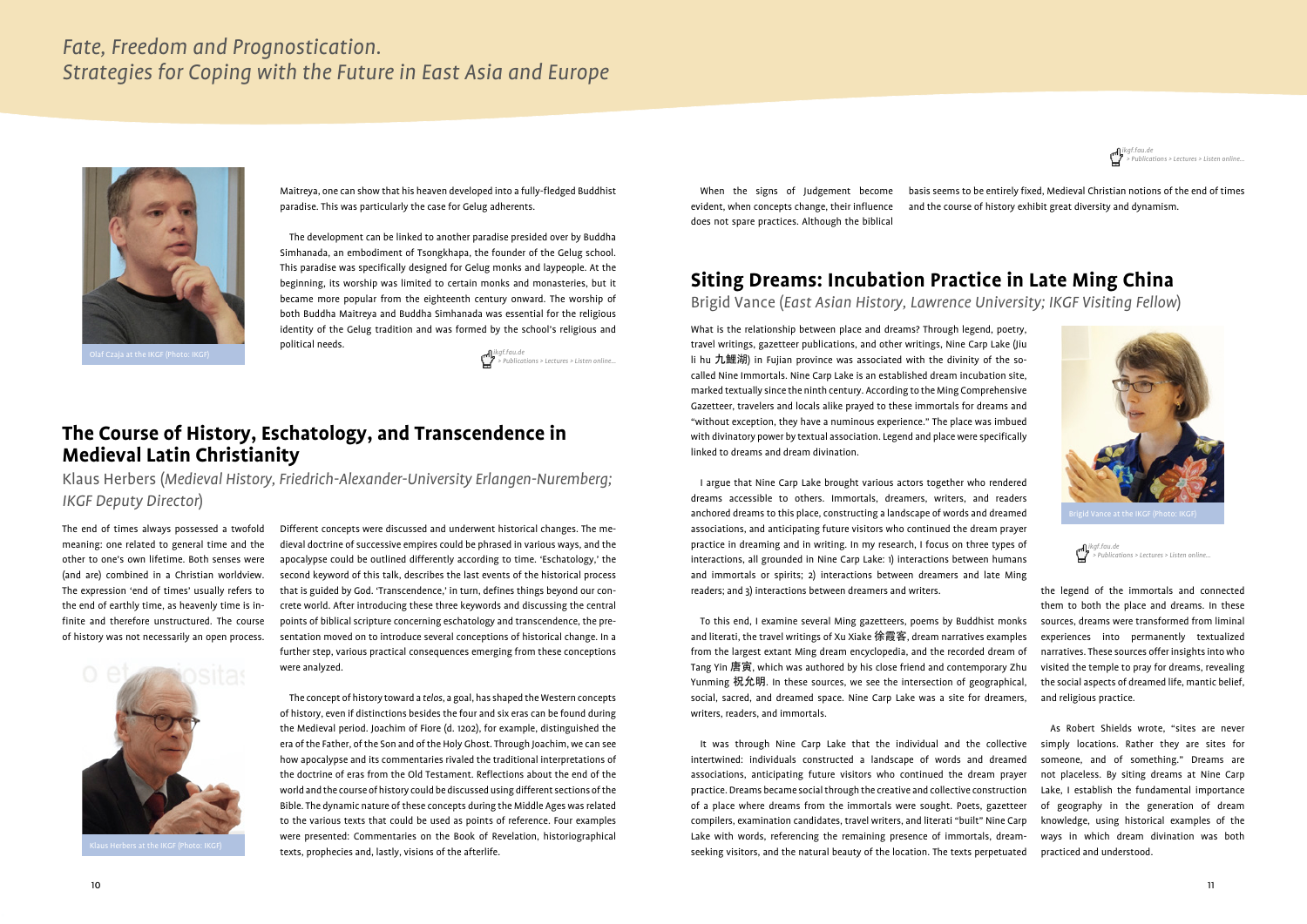

The signatures inscribed on the surface of the human body as well as its very form and shape are believed not only to provide information about an individual's character and moral qualities but allegedly also permit us to predict the future. In medieval and early modern Romance literature, we find many characters who act as physiognomists in the fictional world, interpreting the bodies of the other characters. Research projects concerned with the fictionalization of physiognomic lore as a practice of divination need to analyze two pertinent questions: firstly, the different forms in which this kind of knowledge was divulged and, secondly, the scientific legitimacy and epistemological status of physiognomics and related practices. Literary texts like the *Book of Good Love*, the *Celestina* or *Don Quixote* allow us to track the different stages of the reception of medieval authors like Michael Scott. Until recently, little attention has been paid to the way in which physiognomic lore confers verisimilitude on these narratives and makes the outward appearances of the figures more meaningful.

Other authors ridicule those who believe in soothsaying. Rabelais, for example, mocks metoposcopy by alluding to the 'horns' on the forehead as a visible sign of cuckoldry. Another strategy used to denigrate the occult sciences consists of alluding to the practitioners themselves, which is why the figure of the bawd (Delicado's Lozana or Aretino's *comare*) is often depicted as an expert in occultism. In *La Gitanilla,* Cervantes sharply distinguishes between two different semiotic practices – reading the palm of the hand (palmistry) and the forehead (metoposcopy) – by stressing how their scientific prestige diverged. As this exemplary novel shows, metoposcopy was still considered a serious branch of knowledge, from which marginalized women were excluded.



## **Prophetic Body Signs in Early Modern Romance Literature**

Folke Gernert (*Romance Studies, Trier University*)

The case of Cervantes clearly illustrates how authors discuss the epistemological status of divinatory practices in their literary texts. The very essence of divination and soothsaying, i.e., their putatively forward-looking character, make them a highly intriguing tool for writers who can exploit the latent uncertainty of all kinds of prognostication and thus play with the expectations of their readers.

# **Fate and Freedom in the Postsocialist Chinese Popular Imaginary**

Kwok-kan Tam (*Comparative Literature and Culture, University of Hong Kong; IKGF Visiting Fellow*)

Socialism in China represents a break from traditional culture and a turn toward science and materialism, which regard concepts of fate as false beliefs and "superstition." However, since the 1980s, when China began to open up to the West and adopt a market economy, the ideological control on culture has relaxed. Ancient texts on philosophy and religion have been republished and made available for circulation. Interest in traditional Chinese belief has revived. Together with the renewed interest in ancient philosophy and wisdom, the belief in fate has also enjoyed immense popularity. Because of the rise of



popular culture, folk beliefs have returned and generated fresh interest. In film, TV drama and online novels, there are themes that deal with how the concept of fate affects people's behavior, even those who have been educated in Marxism and hold advanced university degrees, such as MBAs.

In the entertainment industry, fate works as one of the most popular recurrent themes. Baidu, which is China's Google, hosts hundreds of sites related to fate prediction. Different religious sects, with their different methods and ways of prognostication, can be found on these sites, which provide explanations



about how divination works and how divination methods have developed over China's long history. Astrology, palm reading, face reading, and numerology are some of the most popular methods. Fortune-telling by means of temple oracles has been digitized for easy access. Because of the Internet, traditional Chinese divination practices that had been preserved in Hong Kong and Taiwan have been reintroduced into China and permeate the realm of popular belief.

In the fiction of Yu Hua, a noted short story writer, there are several works that are entitled "Predestination" or "Destiny" that give full account of strange happenings in life that can only be explained by means of predestiny. In films made in the past 30 years, "fate" and predestination are some of the most popular themes. Jia Zhangke's film "A Touch of Sin" (Chinese title: *Predestination* (*Tian zhuding* 天注定)) recounts the lives of four people who have either murdered others or committed suicide. The killers and the victims seem to have choices in life, but actually what they do can only be explained as outcomes of predestiny.

Apart from popular belief, what is more illuminating is the fact that the concept of fate has featured in government-sponsored TV dramas, such as *Ming Yun* (Destiny) and *Guojia Ming Yun* (The Destiny of the Nation). Both of these dramas promote the concept of fate, but integrate it into a new discourse that claims that fate can be changed and mastered under the leadership of the CCP. Some of the concepts and visual scenes in these TV dramas evoke images of traditional beliefs in astrology and cosmic energy (qi), but they are now understood in terms of nuclear power and energy.

It should be noted that the concepts of fate and destiny have been evoked in today's China and thus open up new vistas for research on how traditions are reinvented in the postsocialist discourse.

# **Sheltered in the Heavenly Jerusalem: Late Medieval Conceptions of Eschatology within the Teutonic Order**

Susanne Ehrich (*Medieval Literature, University of Regensburg*)

In the heyday of the eschatological interpretations of history at the turn of the thirteenth century, interpretative patterns of the end times formed a central basis of legitimacy for the Teutonic Order in the selfunderstanding as a knightly order, right from the Order's beginnings. Using various sources from the context of the Order, the lecture showed how eschatological patterns were used by the Teutonic Order to justify its existence from its founding up through the fifteenth century. Already in the prologue to its statutes, the knightly order justified itself in the context of salvation history with an eschatological thrust, portraying itself as the knighthood, prophesied by John in Revelations, which would make way for the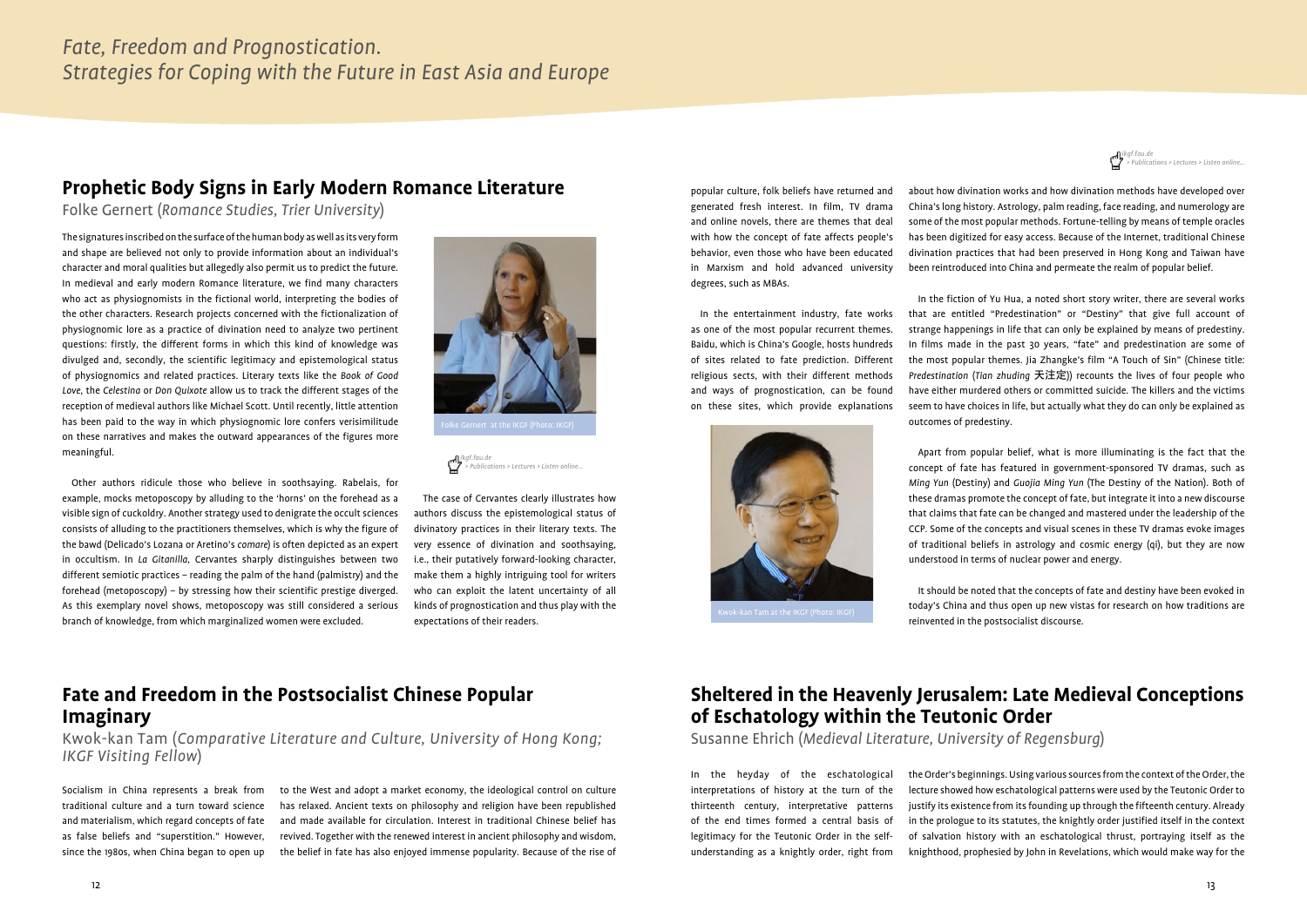



perfection of the world—and thereby, in the end, eternal peace in Heavenly Jerusalem—through battling against the heathen. This belief was accompanied by a pronounced awareness of



exclusivity, expressed not only in the eschatological interpretation but also in the consciousness of their functioning as protectors of Christendom in a supratemporal way, necessary since the dawn of creation.

This kind of presentation, described by Stefan Kwiatkowski as a *devotio antiqua*, had two aspects: it offered a kind of legitimacy spanning the whole of salvation history, but was sufficiently open-ended to be effective in any historical situation, and often in times of distress. In the illuminated manuscripts of Heinrich von Hesler's "Apocalypse" (produced in the fourteenth century), we thus find an order-specific eschatology that claims for itself lofty role models (such as Enoch and Elias) or decisive turning points in narratives of the end times, but without clearly concretizing these in a historical way.

In contrast, the "Revelation" of Elisabeth von Marienwerder (1410–13) makes use of eschatological attributions, already hinted at in the Order's statutes and reinforced in the illuminated "Apocalypse," which were meant to strengthen the *esprit de corps* of the Teutonic Order after the Battle of Tannenberg (1410). Ulrich, a brother of the Order, also links into the eschatological exclusivity of the Teutonic Order in his Latin tractate from the 1430s (extant in Codex Vat.

It represents the 'state of the art' of 'Western learned magic' around the turn of the  $18<sup>th</sup>$  century and thus attests to both the *longue-durée* nature of this textual-ritual tradition – with numerous texts dating back to late antiquity and the Middle Ages – as well as early modern adaptations and innovations. With 113 texts translated into German, it demonstrates that the vernacularization of 'learned magic' in German-speaking Europe happened significantly earlier than assumed thus far. With over 65% of the texts devoted to the Solomonic art of 'conjuring spirits,' the collection provides ritual knowledge that was highly contested and illegal at that time, thus demonstrating that this knowledge was far more elaborate and versatile in the 17<sup>th</sup> and 18<sup>th</sup> centuries than previously assumed.



# **On the Relationship between Learned Magic and Divination: Scrutinizing the Leipzig Magica Collection**

Bernd-Christian Otto (*Study of Religions, Max Weber Centre for Advanced Cultural and Social Studies, University of Erfurt*)

The university library of Leipzig hosts one of the most extensive and complete early modern collections of hand-written manuscripts about 'learned magic' in continental Europe. The collection was sold in 1710 for an extraordinary price, and both the selling catalog from 1710 (entitled '*catalogus rariorum manuscriptorum*') as well as 134 (out of the 140) manuscripts have survived in the Leipzig university library. The collection is unique in several ways: with only five losses and seven amendments – the collection today comprises 142 manuscripts –, it is one of the few early modern collections of 'learned magic' that have survived to this day.

IKGF) *ikgf.fau.de*



Ottobon. lat. 528), in which he depicts the brotherhood as an earthly incarnation of the Heavenly Jerusalem. The later adaptation of this text into a Medieval German vernacular shows the enduring popularity of this kind of theological argumentation as a means of

> The lecture provided an overview of the history and contents of the collection and then focused particularly on its divinatory texts and techniques. As it turns out, these are incredibly versatile and sophisticated, often relying on conjuration techniques, thus significantly differing from the more established or 'mainstream' divinatory disciplines found in early modern Europe (astrology, geomancy, chiromancy). It was finally considered why, from the viewpoint of the early modern practitioners of 'learned magic,' both deterministic and manipulative worldviews seem to coexist with little friction, which indicates that this seeming contradiction constitutes a modern stereotype

justifying the Order. Being designed as a text to be read aloud, the manuscript in the vernacular, dating from the fifteenth century and now housed in the central archives of the Teutonic Order (Hs. 787), provides testimony to the fact that an awareness of their exclusivity in terms of salvation history served the brothers of the Order as a kind of *cibus spiritualis* for many years, and could be digested, as it were, bit by bit.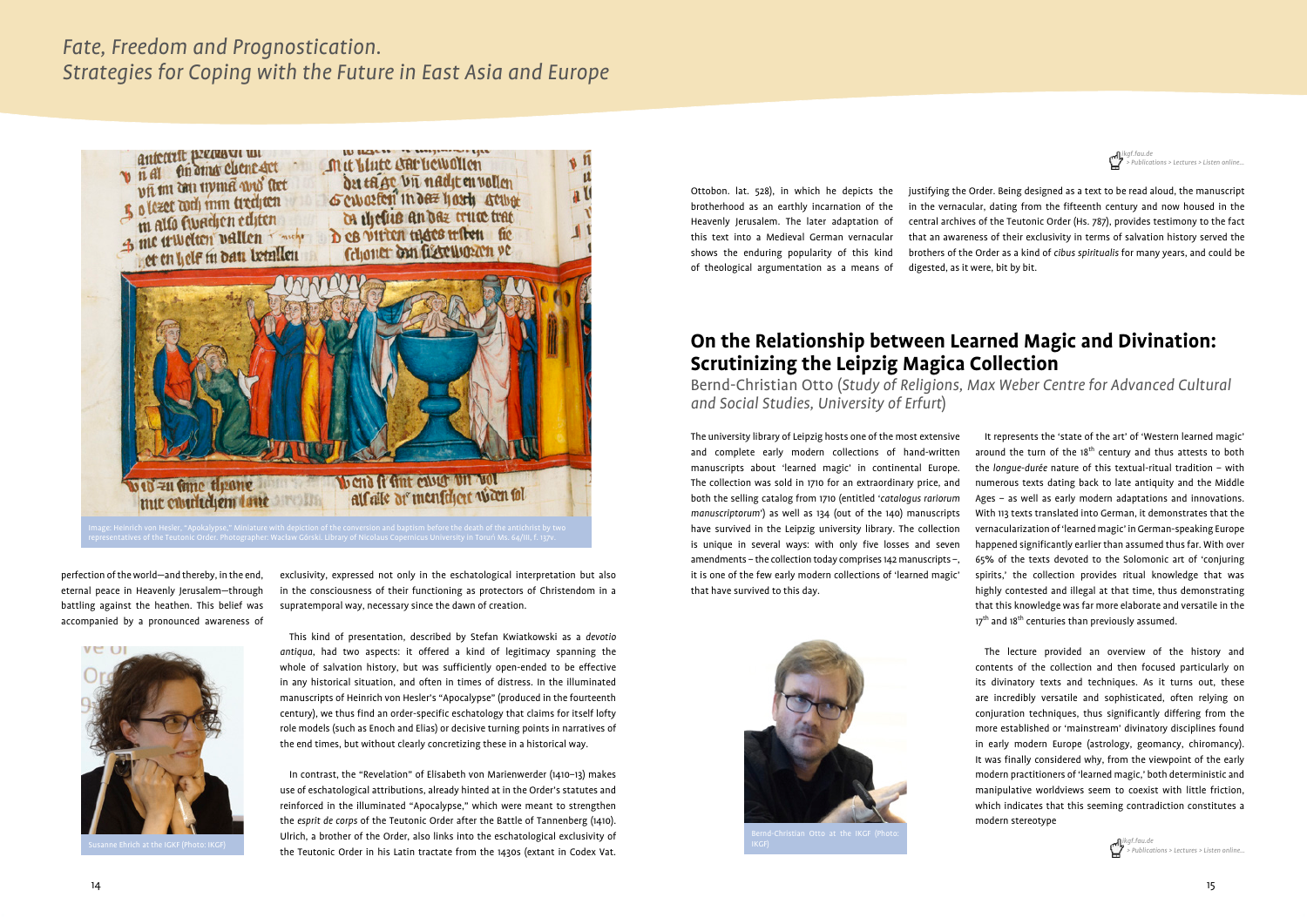What is commonly referred to as "supernatural" in modern times, occupied a prominent place in the worldview of pre-modern times. It is, therefore, unsurprising that these "supernatural" phenomena were also incorporated into the legal system and that there are numerous references to divinatory practices in different legal texts of the Middle Ages. On April 17–18, 2018, the IKGF hosted a workshop on Medieval canonical collections as sources for mantic practices ("Mittelalterliche Rechtssammlungen als Quellen mantischer Praktiken"). Experts on medieval canonical law examined these texts concerning the legal evaluation of divination: here, the standards were set very early on and later updated frequently. Prohibitions on the consultation of fortune-tellers, for instance, appear in the first canonical collections in the Early Middle Ages until the 13<sup>th</sup> century. Although some texts reflect the personal viewpoints of the compilers, it is very difficult to gain insights from these sources with regard to the actual mantic practices occurring in the Middle Ages.

Cornelia Scherer (Erlangen) analyzed the *Collectio Hispana*, a chronologically structured collection of synodal files and letters, mainly from the popes, which was produced in the  $7<sup>th</sup>$ century on the Iberian Peninsula. There is little found in the *Collectio Hispana* regarding the subject of divination: only ten canons deal briefly with this topic. The same holds true for the Lex Ribuaria, a 7<sup>th</sup>-century collection of Germanic law, which was introduced by Lucas Bothe (Berlin).

Lotte Kéry (Bonn) closed the workshop with a survey of the discussion on the use of lots in the process of decision-making and elections in two decretal collections from the  $13<sup>th</sup>$  century.

Roy Flechner (Dublin) investigated the *Collectio Hibernensis*, compiled in Ireland at some point between 690 and 748. Book 25 of the *Hibernensis*, entitled *De sortibus* ("Concerning lots"), broadly accepts the casting of lots as part of the process of decision-making. Flechner argued that the casting of lots is related to divination, since both are ways of anticipating events or actions in the future by supernatural means. Nevertheless, the latter is condemned in the *Hibernensis*, while the former is accepted. Book 25 consists of five chapters concerned with the

#### **CONFERENCES AND WORKSHOPS**

#### **Medieval Collections of Laws as Sources for Mantic Practices**  April 17–18, 2018

Group photo of the participants (Photo: IKGF)

#### **PROGRAM**

#### **April 17, 2018**

#### **Welcome and Introduction**

**The Collectio Hispana** Cornelia Scherer, Erlangen

**The Collectio Hibernensis** Roy Flechner, Dublin

**Burchards Decree** Birgit Kynast, Mainz

**Discussion: Mantic Norms in Canonistic Collections – a Comparison** Chair: Christof Rolker, Bamberg

**Presentation of the Database** Hans-Christian Lehner/Stefanie Plass, Erlangen

#### **April 18, 2018**

**The Lex Ribuaria** Lukas Bothe, Berlin

**The Penitentials** Ludger Körntgen, Mainz

**Decretal Collections** Lotte Kéry, Bonn

**Discussion: Mantic Practices in Normative Collections: How were the terms received in the late Middle Ages?**  Chair: Ingrid Baumgärtner, Kassel

prerogative to cast lots in doubtful or uncertain cases, as well as with the justification behind allowing the use of decisionmaking through lot casting.

Burchard of Worms, the renowned compiler of a collection of 20 books of canonical law, was at the center of the contributions by Birgit Kynast and Ludger Körntgen (both Mainz). His early 11<sup>th</sup>-century work was influential, drawing on earlier collections but adjusting the penance to a possibly more realistic level.

In a special lecture, Hans-Christian Lehner and Stephanie Plass (both Erlangen) introduced the IKGF-database and discussed its use with the participants of the workshop. A publication of the proceedings is intended.

Hans-Christian Lehner

17./18. April 2018

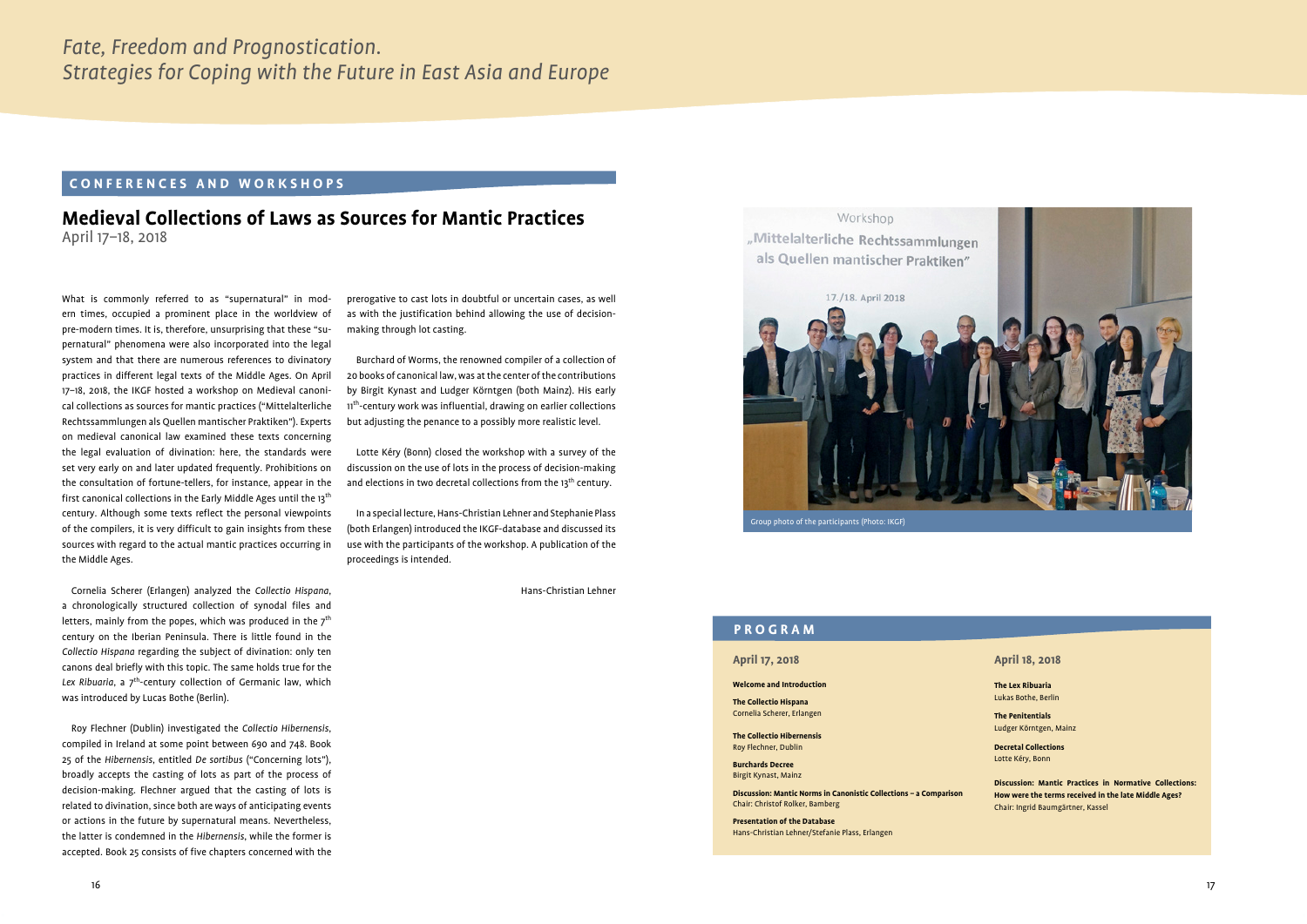The IKGF has made tremendous progress in establishing the study of divination and prognostication as a new field of research. In light of the end of the current funding phase in 2021, the Consortium has been exploring possible ways of cre ating a sustainable research environment that will provide a permanent base for this important field of study. Given the IKGF's embeddedness within the uni versity, the FAU will have to play a crucial role in sustaining at least part of the existing research program. Taking note of the impressive academic record of the Consortium, more than 60 renowned international scholars have recently sent the following letter of support to the president and the dean.

## **Miscellaneous – Letter of Support**

First of all, we, the members of the International Society for the Critical Study of Divination, the former and current Visiting Fellows of the International Consortium for Research in the Humanities (IKGF) and the members of the Advisory Board of the IKGF, would like to thank you for your continuous support of the Käte Hamburger Centre over the years! We are also extremely pleased that you, President Hornegger, expressed the importance of supporting the IKGF beyond its second funding phase during the birthday festivities of Professor Lackner, and further stated that you are committed to sustaining IKGF out of FAU resources as a permanent institution of the university.

In our view, such a step would be more than justified since the IKGF has been greatly successful: the publication record is already incredible, including the two massive handbooks that are well on their way into print. The forthcoming exhibition at the *Germanisches Nationalmuseum* is boldly conceived and commendable. The quality of academic works produced at the IKGF is impressive, and so is the international distribution, gender balance, and diversity of academic profiles.

A point you should greatly appreciate is how the IKGF has contributed to the university's internationalization. The Consortium has gained momentum and

## **Dear President Hornegger, Dear Dean Trinczek,**

established an extraordinary research platform for international networking in the Humanities. More than 150 visiting fellows have stayed in Erlangen over the past years. Moreover, the IKGF has drawn attention beyond the core disciplines of Chinese and Medieval European Studies as it is the only research center worldwide that focuses on prognostication from a comparative perspective. More than 50 international transdisciplinary conferences and workshops have been organized during the past 10 years. Thus, the center is widely visible and attracts a constantly increasing number of international scholars from the humanities that wish to spend some time for collaborative research in Erlangen. The value of this contribution cannot be overstated.

The new Elite MA program on decision making funded by the Elite Network of Bavaria is an enormous success of the IKGF structure and is generating keen interest from students around the world. In fact, FAU is only admitting about 20% of current applicants to the MA program. By connecting to colleagues across other departments at the university and developing new teaching initiatives, IKGF can play an active and innovative role. In this context, the IKGF can further broaden its set of interests by reaching into concepts of reasoning, cognitive science, decision-making strategies, epistemology, economy, and others more, in this way transcending its original boundaries of Medieval Studies and Sinology. Here, we see the highest potential for the future development of the present IKGF and for broadening its appeal to the university student body and faculty alike. We hope that faculty from other academic units will be even more engaged in, and supported by, the IKGF. Altogether, proceeding from the IKGF's strong record of existing success, the new MA program provides the opportunity for the IKGF to become even more inclusive overall, extending its success beyond its present limits.

As you are aware, the evaluation panel and the Federal Ministry of Education and Research requested the university to provide further financial support as a condition for obtaining further funding (particularly two internal one-yearfellowships per year) in order to facilitate the IKGF's possible continuation after the second funding phase. We respectfully request you now to not only maintain your current level of support, but to also intensify it in such way that it will allow to sustain the operations of the IKGF for the future.

At this critical moment in the history of the IKGF, we recognize the possibility that the IKGF might simply be discontinued at the end of its current second phase. However, given the documented success of the IKGF, its expansive international network and visibility, its broad transcultural appeal, track record of continuous innovation, and the efficiency of the infrastructure that has been so fully developed over the past years, losing the IKGF would mean losing far more than the IKGF itself. Hence, we are ready to support every effort to continue the IKGF for the benefit of the university and the Humanities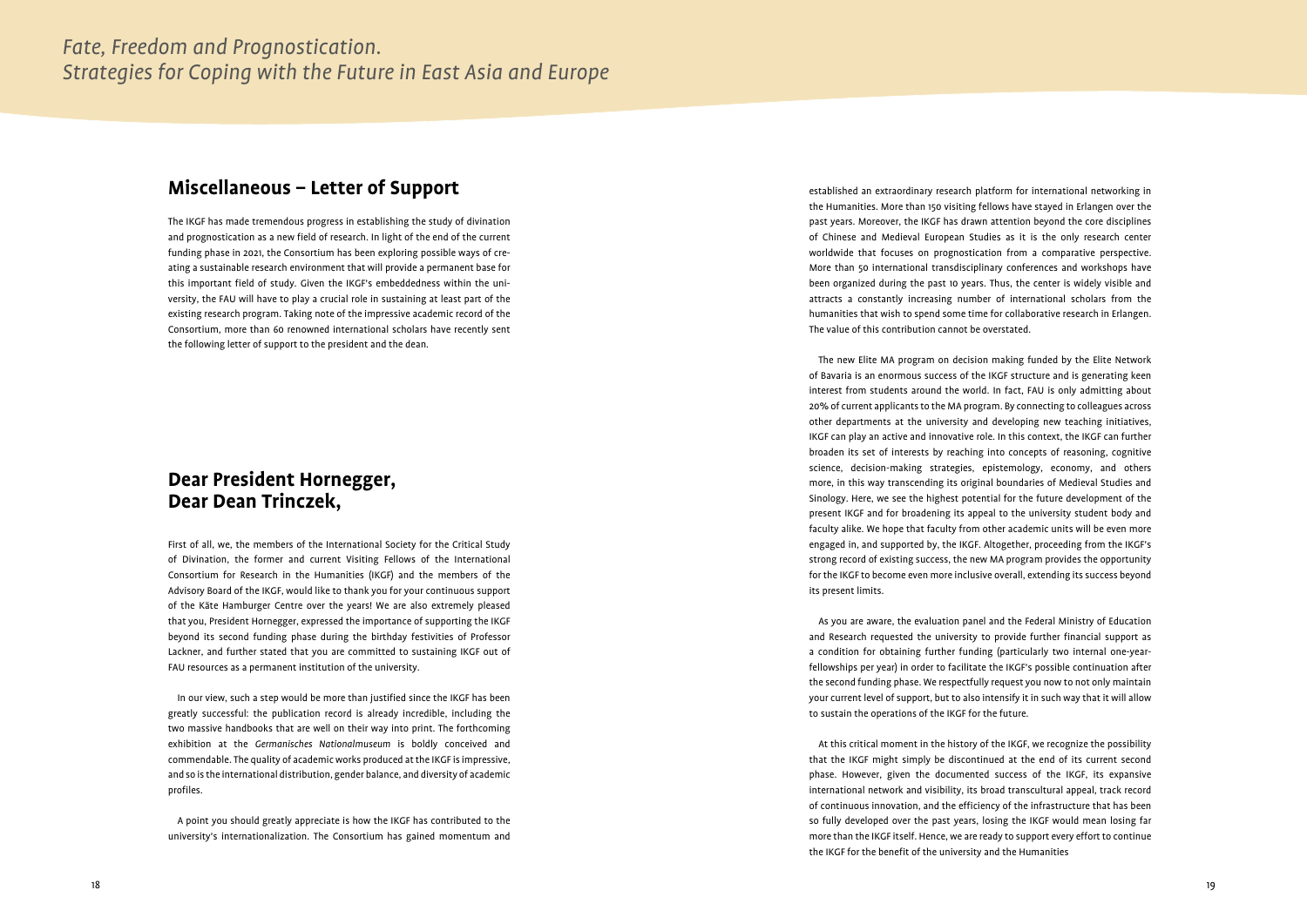

1g-Yung Chang with Margrave Friedrich of Brar urg-Bayreuth, the founder of FAU (Photo: IKGF

# **IN BRIEF**

- **Approved "The Digital Decretum Burchardi"-Project**: The Academy of Sciences and Literature at Mainz approved the proposal for the "Digital Decretum Burchardi"-Project. The project will be led by Prof. Dr. Ingrid Baumgärtner (University of Kassel), Prof. Dr. Klaus Herbers (IKGF, FAU Erlangen-Nürnberg), and Prof. Dr. Ludger Körntgen (Johannes Gutenberg University of Mainz) from the Institutes for Medieval History. The group gained the funding for the critical text edition, analysis of historical contexts and reception, and digital editing of the most influential collection of laws from the 11<sup>th</sup> century. The research also focuses on the passages about magic and mantic practices as a mirror of the medieval belief systems. (Funding: 18 years;  $\sim$  6 Mio.  $\notin$ )
- **Renovation Works Completed**: After last year's successful renovation of building D3, the repair work on the roof of the historic building of D1 has just been concluded. From now on, we will again be able to organize all events in our own facilities.
- **News from our fellows and staff**: it is a pleasure to introduce to you the new member of our IKGF Research Fellow team, Yung-Yung Chang. Dr. Chang has studied political science, history and economics at Freie Universität, Berlin. Her dissertation focused on "East Asian Regionalism: Power, Interests, and Ideas. A Critical Assessment of ASEAN's Role in the Evolution of East Asian Regionalism." She succeeds former IKGF research fellow, Zhao Lu, who joined the New York University, Shanghai, as an assistant professor.

**Dr. Maria Khayutina**, Department for Chinese Studies, Ludwig-Maximilians-University Munich; research stay: May 2018–April 2019; research topic: The Spread and Social Significance of Scapulimancy in Early China during the Western Zhou period (ca. mid-11<sup>th</sup>–early 8<sup>th</sup> cc. BCE)



#### **VISITING FELLOWS**



**Dr. Esther-Maria Guggenmos**, Department of Chinese Studies, University of Erlangen-Nuremberg; researchstay: April–May 2018, June 2018–May 2019; research topic: Buddhism and Divination - On the Sūtra on the Divination of the Effects of Good and Evil Actions and its Cultural Transmission



**Prof. Dr. Tze-ki Hon**, Department of History, State University of New York at Geneseo (USA); research stay: June 2018; research topic: Divination as Moral Philosophy: Hexagrams and the Genealogy of the Sages of the Yijing



**Dr. Christof Niederwieser**, research stay: April 2018– September 2018; research topic: Trends and Cycles of Time

**Prof. Kwok-kan Tam**, School of Arts and Social Sciences, Open University of Hong Kong; research stay: May 2018– July 2018; research topic: Fate and Freedom in Chinese Film, TV Drama and Popular Culture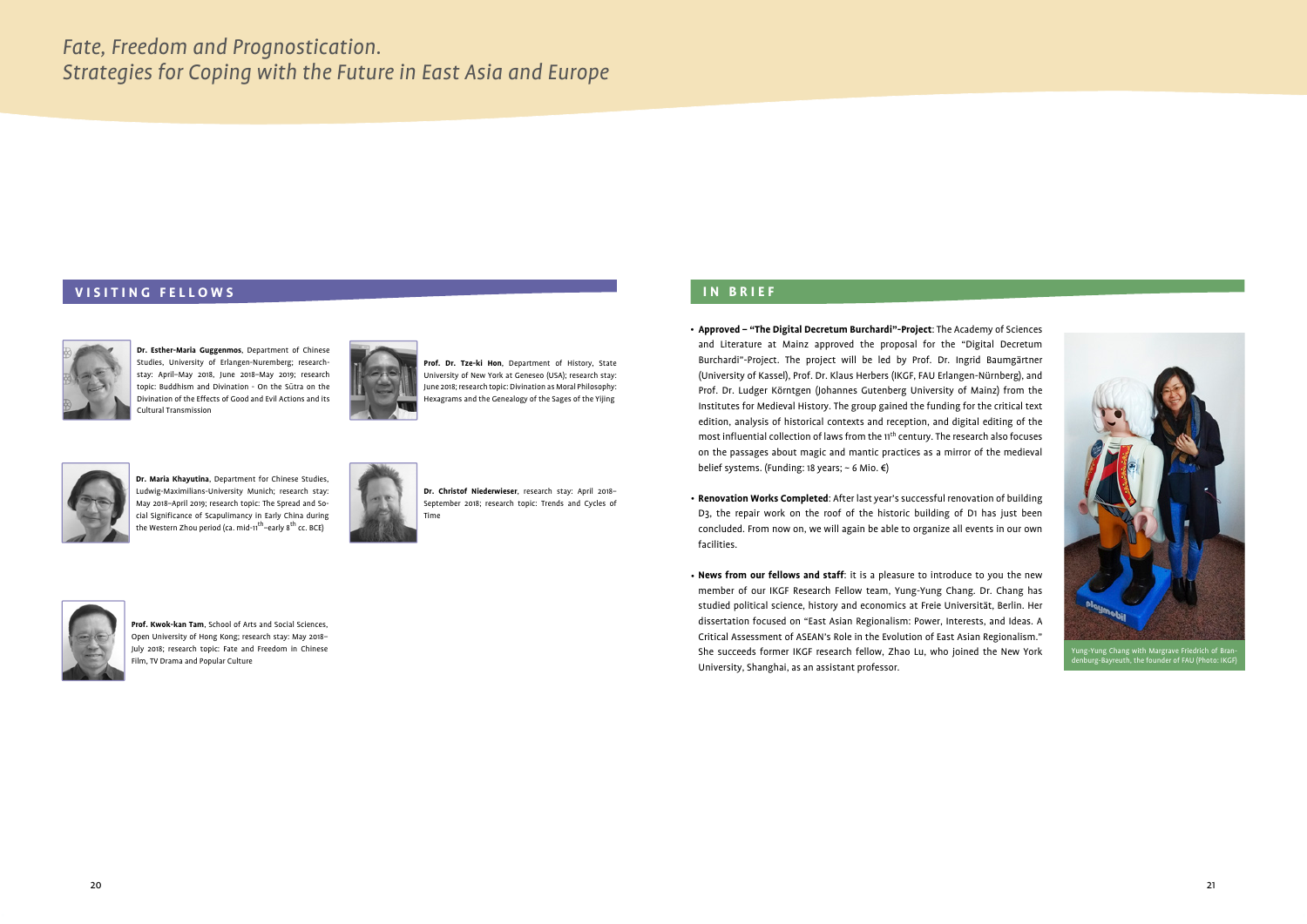At the International Research Consortium "Fate, Freedom, and Prognostication: Strategies for Coping with the Future in East Asia and Europe," we are deeply saddened to learn of the passing of our former visiting fellow who died on 26 October 2019, at the age of 53.

Dr. Wannenmacher was a visiting fellow at the International Research Consortium from February 2012 to November 2012 and again from November 2014 to April 2015. During her stays, she pursued the research projects "*Super Hieremiam*: Prophecy and Politics in the Thirteenth Century" and "The 'Pseudo-Joachim' Commentary *Super Hieremiam*: Edition and Open Questions."

Dr. Julia Eva Wannenmacher studied theology, Classical Latin, and philosophy at the Humboldt University and the Free University of Berlin, and received her PhD in church history from the University of Erlangen-Nuremberg in 2002. She collaborated in compiling critical editions of central texts in medieval theology (Joachim of Fiore) and nineteenth-century philosophy (German idealism). For the last few years, she

#### **OBITUARY**

participated in work on a critical complete edition of the works and letters of Jeremias Gotthelf at the University of Bern. Her teaching included courses on medieval history, church history, and systematic theology at the Humboldt-University of Berlin and the University of Erlangen-Nuremberg.

Her main research interests were medieval exegesis and theology as well as apocalypticism and political prophecy from antiquity to the early modern period. She also contributed to the study of the history of monastic orders. Based on her deep commitment to animal welfare, she recently also devoted herself to the study of the foundations of animal ethics in the history of ideas and systematic theology.

We have lost a valued member of our IKGF family and will keep her fondly in our memory as a scholar, colleague, and friend.

We extend our heartfelt thoughts and deepest sympathy to her family.